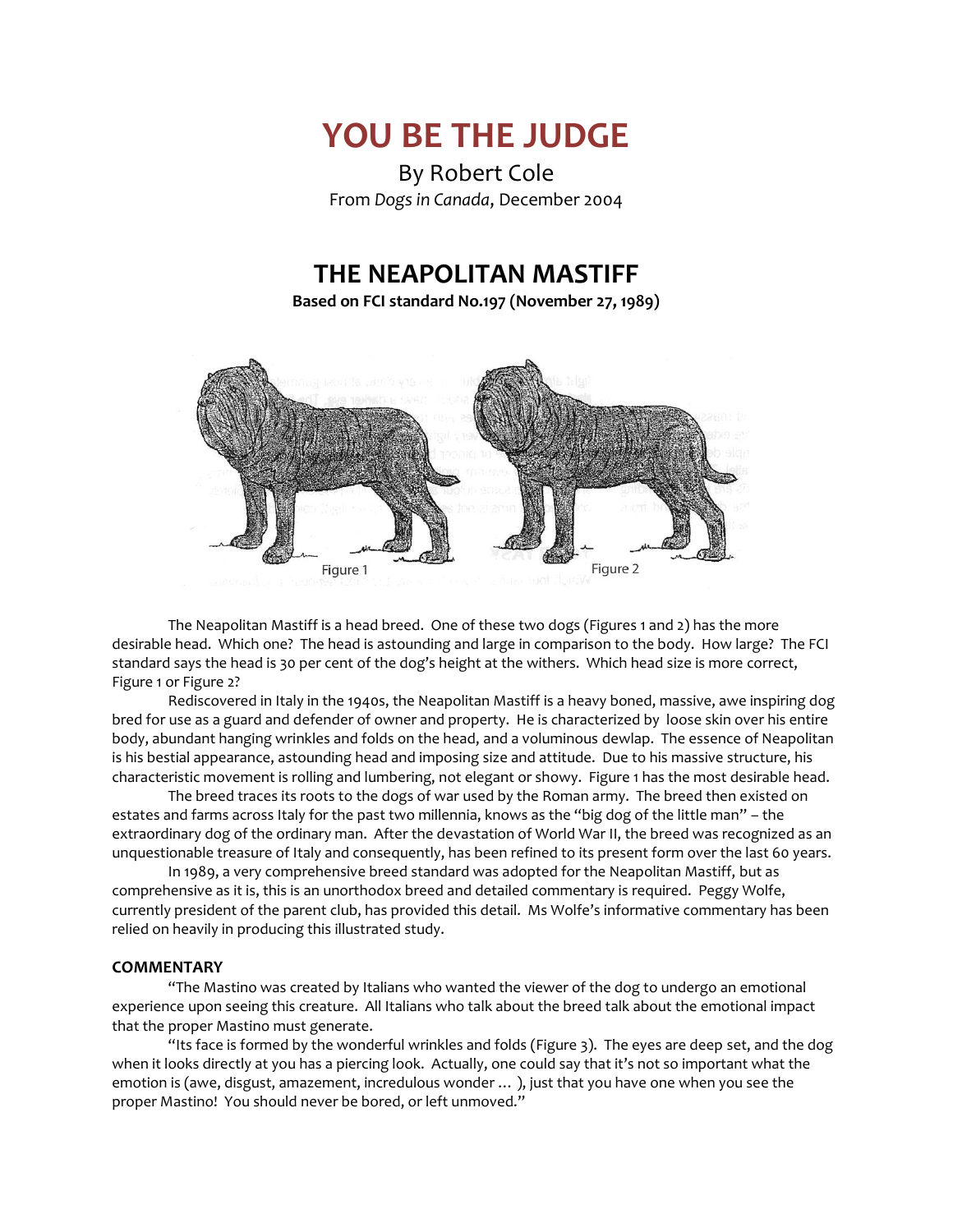# **THE HEAD**

The standard says that the head is short and massive, differentiated from that of other mastiff breeds by more extensive wrinkling and pendulous lips, which blend into an ample dewlap. The toplines of the cranium and muzzle must be parallel. The face is made up of heavy wrinkles and folds. Required folds are those extending from the outside margin of the eyelids to the dewlap, and from under the lower lids to the outer edges of the lips.



# **SIX HEADS**

The Neapolitan Mastiff's flat skull should be parallel with the top of the muzzle, yet sometimes the muzzle takes off in another direction. The standard says that a skull not parallel with the top of the muzzle is severely faulty. Two of these six heads are not on parallel planes – one muzzle turning up and the other down. The one turning up is likened to that of a bulldog, the curve upward shortening the muzzle and causing a serious, undershot bite. The reverse occurs to the muzzle that tilts down; the muzzle is long (should be onethird the length of the head) and the head appears hound-like. This hound-like head is also overshot, a second severe fault.

The dog with the whitish-blue eyes has an otherwise good head. Neapolitan Mastiff puppies are born with very bright sky-blue eyes, but by three months they usually change to shades of amber or brown. If the eye colour has not changed by about a year, it is a fault.

The head with lack of nose pigment is obvious. The nose is large and the nostrils open, but the total lack of pigmentation is a disqualification. The nose should be the same colour as the coat. The coat colours are: black, blue (grey), mahogany (a reddish brown) and tawny (a pinkish yellow). The blue dogs can range from a very light almost silvery blue, to a very dark, almost gunmetal dark. The darker coloured dogs should have a darker eye. The lighter coloured dogs (the lighter blues and the tawnys) can tolerate a lighter coloured eye, some a very light yellowish colour.

A scissors bite or pincer bite is the norm. Dentition is complete.

A dog with eye-rim problems lacks pigmentation. The eye rims should be the same colour as the coat. The problem of incompletely coloured eye rims is not as common as the light coloured eye.

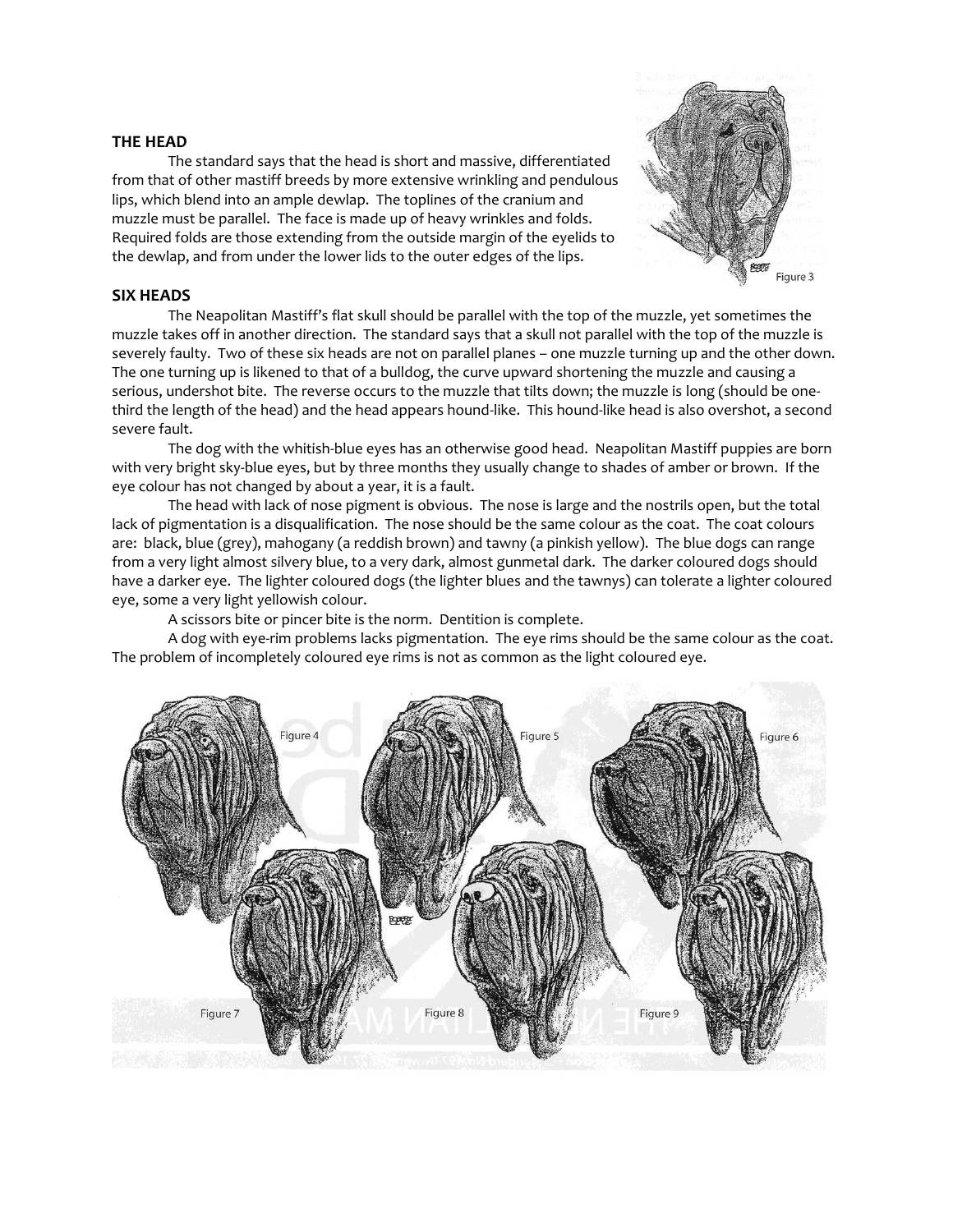#### **YOUR TASK**

Which four faults do you think are the most serious? The following are six faults mentioned in the standard: an overshot jaw; toplines of the cranium and the muzzle not parallel; total depigmentation of the nose; total depigmentation of the eye rims; a pronounced undershot jaw that disrupts the outline of the front plane of the muzzle; more than two missing teeth.

#### **ORDER OF SEVERITY**

The standard calls all these six faults serious or disqualifying, but in fact breeders rank some as more serious than others. The order in which the faults are listed in the standard (see above) is roughly the order of seriousness … from the most serious to the least serious from a breeder's point of view.



#### **WRINKLES**

These two heads (Figures 10 and 11) are identical except for the amount of wrinkle. At a minimum, all Neapolitan Mastiffs must have a significant fold made up of two wrinkles running from the eyes down to join the lip. One wrinkle runs from the outer edge of the eye, one from the inner edge of the eye. The fold is deep, and almost looks as if it were cut into a piece of clay by a knife.

## **COMMENTARY**

"The whole head should be covered with folds and wrinkles. The skin is loose on the head and body, not tight and rigid, like the folds of a Bulldog. At the same time, the skin must be heavy and thick, not thin; it moves about easily, but must not look like water moving over the dog. It is not a case of "the more the better", and we don't count how many wrinkles appear on a dog. It is more a 'look'. The dog must look correct. It must look as if the wrinkles and folds are an integral part of the dog, not something placed on the dog."

# **A PROBLEM**

One of the biggest problems in this breed is that type characteristics – e.g., the giant size, the wrinkle, the extreme head – are very hard to maintain. It is *very* easy to lose the skin, to lose the mass. And if one takes any two Mastini and breeds them and takes any of the offspring and breeds them … one very quickly ends up with a large, tight-skinned dog (Figure 12) with one or two wrinkles, a longer muzzle and less wrinkle and lip.